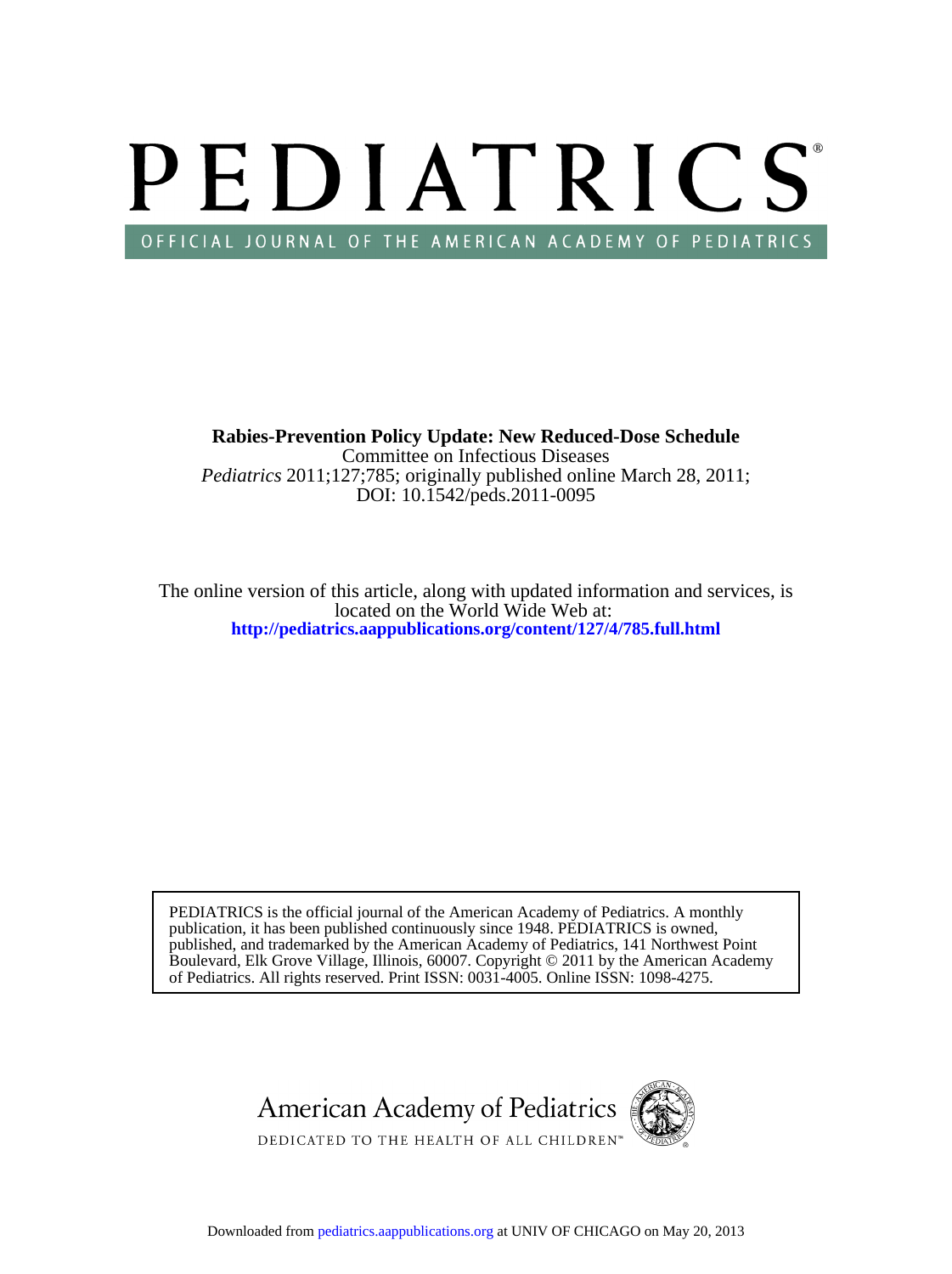**FRFF** 

Organizational Principles to Guide and Define the Child Health Care System and/or Improve the Health of all Children

#### **American Academy** of Pediatrics DEDICATED TO THE HEALTH OF ALL CHILDREN

## Policy Statement—Rabies-Prevention Policy Update: New Reduced-Dose Schedule

COMMITTEE ON INFECTIOUS DISEASES

#### **KEY WORDS**

rabies, guidelines, prevention and control, vaccines, immunization, passive, immunization schedule, bites and stings

#### **ABBREVIATION**

PEP—postexposure prophylaxis

This document is copyrighted and is property of the American Academy of Pediatrics and its Board of Directors. All authors have filed conflict of interest statements with the American Academy of Pediatrics. Any conflicts have been resolved through a process approved by the Board of Directors. The American Academy of Pediatrics has neither solicited nor accepted any commercial involvement in the development of the content of this publication.

www.pediatrics.org/cgi/doi/10.1542/peds.2011-0095

doi:10.1542/peds.2011-0095

All policy statements from the American Academy of Pediatrics automatically expire 5 years after publication unless reaffirmed, revised, or retired at or before that time.

PEDIATRICS (ISSN Numbers: Print, 0031-4005; Online, 1098-4275).

Copyright © 2011 by the American Academy of Pediatrics

### abstract

The Advisory Committee on Immunization Practices of the Centers for Disease Control and Prevention recommends reducing the number of doses from 5 to 4 of human diploid cell vaccine or purified chick embryo cell vaccine required for postexposure prophylaxis to prevent rabies in humans. The vaccine doses should be given on day 0 (first day of prophylaxis) and days 3, 7, and 14 after the first dose. For persons with immune suppression, the 5-dose regimen should continue to be used. Recommendations for the use of human rabies immunoglobulin remain unchanged. The American Academy of Pediatrics endorses these recommendations. *Pediatrics* 2011;127:785–787

#### **INTRODUCTION**

Rabies is a rapidly progressive encephalomyelitis with a very high case fatality rate. Approximately 55 000 people worldwide, nearly half of whom are children, die annually of rabies. Rabies is caused by RNA viruses in the family *Rhabdoviridae*, genus *lyssavirus*. In the Americas, only type 1 lyssavirus (rabies virus) circulates and is common in wild animals, particularly bats, coyotes, foxes, raccoons, and skunks, in the United States. Virus is transmitted in the saliva of rabid mammals after a bite or through contamination of an open wound or mucous membrane. The incubation period (1–3 months) is long enough to render immunization a highly effective strategy for postexposure prophylaxis (PEP). Approximately 20 000 to 30 000 persons receive PEP in the United States each year, and 1 to 3 cases of human rabies occurs annually. Between 2000 and 2007, 20 of 25 cases of human rabies reported in the United States were acquired within the United States. Among the 20 indigenously acquired cases, 17 were associated with bat rabies virus variants.

In the United States, animal rabies is common. Education of children to avoid contact with stray or wild animals is of primary importance. PEP is indicated once an exposure has occurred. PEP has never failed in the United States since the introduction of modern cell-derived vaccines in the 1970s. Keys to effective PEP have included prompt washing of the wound with copious amounts of soap and water, infiltration of human rabies immunoglobulin into and around the wound, and a 5-dose schedule of intramuscular vaccine administered over 28 days.

#### **BACKGROUND AND RATIONALE**

In 2007, when human rabies vaccine was in limited supply, the Advisory Committee on Immunization Practices of the Centers for Disease Control and Prevention formed a rabies work group to review rabies vac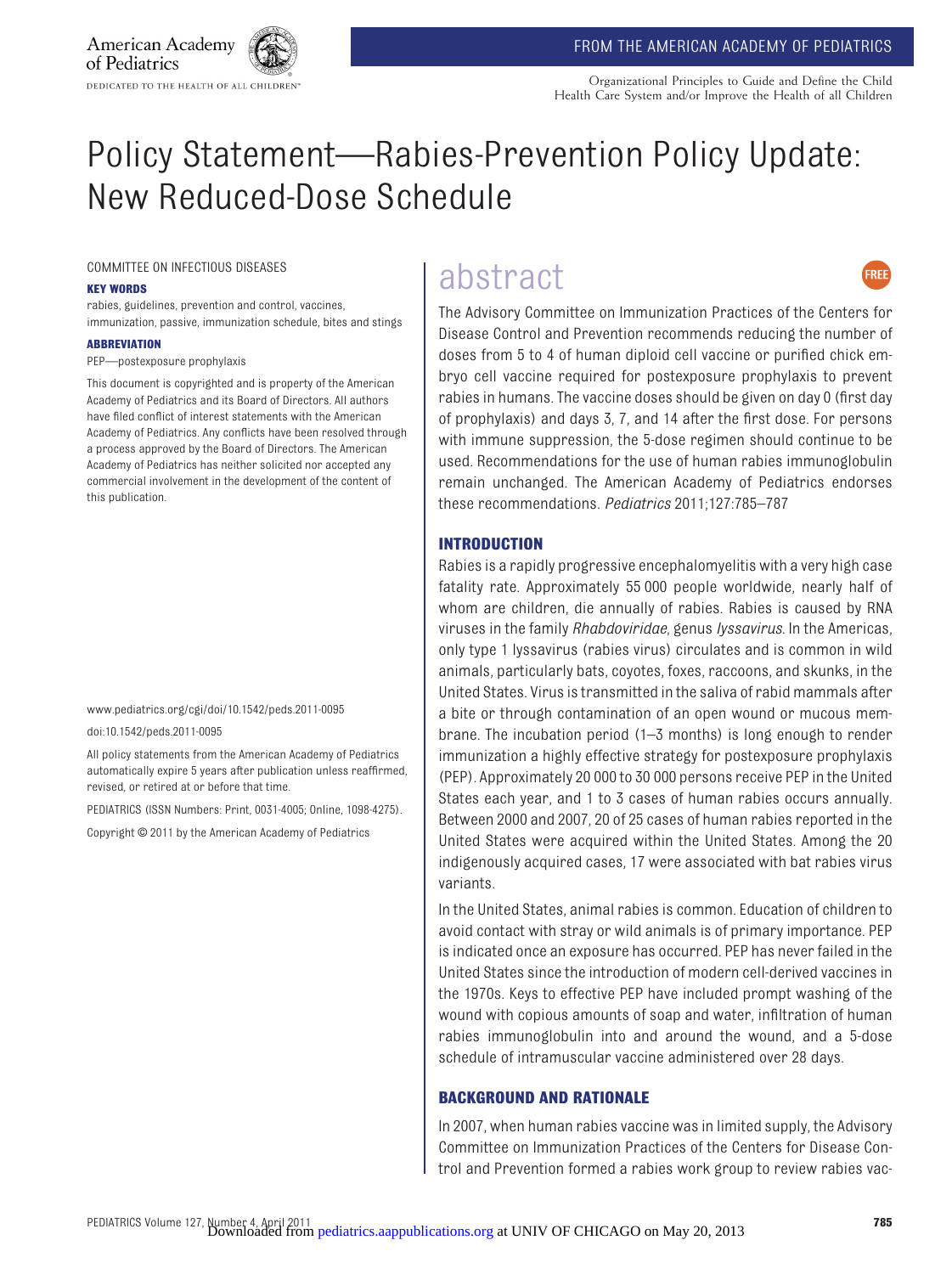cine options and then accepted its recommendations to adopt a 4-dose vaccination regimen. The recommendation was published in *Morbidity and Mortality Weekly Report: Recommendations and Reports* on March 19, 2010[.1](#page-3-0)

#### **EVIDENCE TO SUPPORT THE RECOMMENDATION**

A detailed review of the evidence in support of a reduced, 4-dose schedule for human PEP has been published[.2](#page-3-1)

- The induction of rabies-neutralizing antibody is a surrogate for an adequate immune response to vaccination and was achieved in all subjects  $(-1000)$  by day 14, when the fourth dose of cell-derived rabies vaccine was given.
- From observational studies that included persons likely exposed to confirmed rabid animals and with imperfect adherence to the 5-dose vaccine schedule, the Rabies Working Group estimated that more than 300 persons in the United States received only 3 or 4 doses annually, and there were no resulting cases of human rabies. Although human PEP failures do occur rarely worldwide, no cases have been attributed to the lack of receipt of the fifth rabies vaccine dose on day 28.
- In animal models ranging from rodents to nonhuman primates, timely PEP was important, but the absolute number of vaccine doses did not contribute to significant differences in survival rates.
- Adverse reactions to the modern cell-derived rabies vaccines are uncommon in children and, theoretically, will be the same or less common with 1 less vaccine dose.
- Preliminary economic assessments indicate that there would be a \$16 million cost savings to the United

States health care system by using the reduced-dose schedule.

#### **POLICY OR RECOMMENDATIONS**

- 1. Unchanged: For unvaccinated persons, the combination of rabies immunoglobulin and rabies vaccine is recommended for both bite and nonbite exposures regardless of the time interval between exposure and initiation of PEP. If PEP has been initiated and results of appropriate laboratory testing (ie, the direct fluorescent antibody test) indicate that the animal that caused the exposure was not rabid, PEP may be discontinued.
- 2. New: A regimen of four 1-mL vaccine doses of human diploid cell vaccine (HDCV) or purified chick embryo cell vaccine (PCECV) should be ad-

ministered intramuscularly to previously unvaccinated, immunocompetent persons [\(Table 1\)](#page-2-0). The first dose of the 4-dose regimen should be administered as soon as possible after exposure. However, the vaccine regimen may be started weeks to months after the exposure if signs and symptoms of rabies are not present. The date of the first dose is considered to be day 0 of the PEP series. Doses should then be administered on days 3, 7, and 14 after the first vaccination.

3. Unchanged: For persons with immunosuppression (see "Immunocompromised Children" in *Red Book*[4\)](#page-3-2), rabies PEP should be administered by using the 5-dose vaccine regimen (ie, 1 dose of vaccine on

<span id="page-2-0"></span>**TABLE 1** Rabies Postexposure Prophylaxis (PEP) Schedule—United States, 2010

| Vaccination<br><b>Status</b> | Intervention                           | Regimen*                                                                                                                                                                                                                                                                                                                                                                                                                                                                                              |
|------------------------------|----------------------------------------|-------------------------------------------------------------------------------------------------------------------------------------------------------------------------------------------------------------------------------------------------------------------------------------------------------------------------------------------------------------------------------------------------------------------------------------------------------------------------------------------------------|
| Not previously<br>vaccinated | Wound cleansing                        | All PEP should begin with immediate thorough cleansing of all<br>wounds with soap and water. If available, a virucidal agent<br>(eg, povidine-iodine solution) should be used to irrigate the<br>wounds.                                                                                                                                                                                                                                                                                              |
|                              | Human rabies immune<br>globulin (HRIG) | Administer 20 IU/kg body weight. If anatomically feasible, the<br>full dose should be infiltrated around and into the<br>wound(s), and any remaining volume should be<br>administered at an anatomical site (intramuscular [IM])<br>distant from vaccine administration. Also, HRIG should not<br>be administered in the same syringe as vaccine. Because<br>RIG might partially suppress active production of rabies<br>virus antibody, no more than the recommended dose<br>should be administered. |
|                              | Vaccine                                | Human diploid cell vaccine (HDCV) or purified chick embryo<br>cell vaccine (PCECV) 1.0 mL, IM (deltoid area†), 1 each on<br>days $0, 5, 7$ and $14.$                                                                                                                                                                                                                                                                                                                                                  |
| Previously<br>vaccinated**   | Wound cleansing                        | All PEP should begin with immediate thorough cleansing of all<br>wounds with soap and water. If available, a virucidal agent<br>such as povidine-iodine solution should be used to irrigate<br>the wounds.                                                                                                                                                                                                                                                                                            |
|                              | <b>HRIG</b>                            | HRIG should not be administered.                                                                                                                                                                                                                                                                                                                                                                                                                                                                      |
|                              | Vaccine                                | HDCV or PCECV 1.0 mL, IM (deltoid area†), 1 each on days 0§<br>and $3$ .                                                                                                                                                                                                                                                                                                                                                                                                                              |

Reprinted with permission from Rupprecht CE, Briggs D, Brown CM, et al; Centers for Disease Control and Prevention.*MMWR Recomm Rep*. 2010;59(RR-2):6.

\* These regimens are applicable for persons in all age groups, including children.

† The deltoid area is the only acceptable site of vaccination for adults and older children. For younger children, the outer aspect of the thigh may be used. Vaccine should never be administered in the gluteal area.

§ Day 0 is the day dose 1 of vaccine is administered.

¶ For persons with immunosuppression, rabies PEP should be administered using all 5 doses of vaccine on days 0, 3, 7, 14, and 28.

<sup>\*\*</sup> Any person with a history of pre-exposure vaccination with HDCV, PCECV, or rabies vaccine adsorbed (RVA); prior PEP with HDCV, PCECV or RVA; or previous vaccination with any other type of rabies vaccine and a documented history of antibody response to the prior vaccination.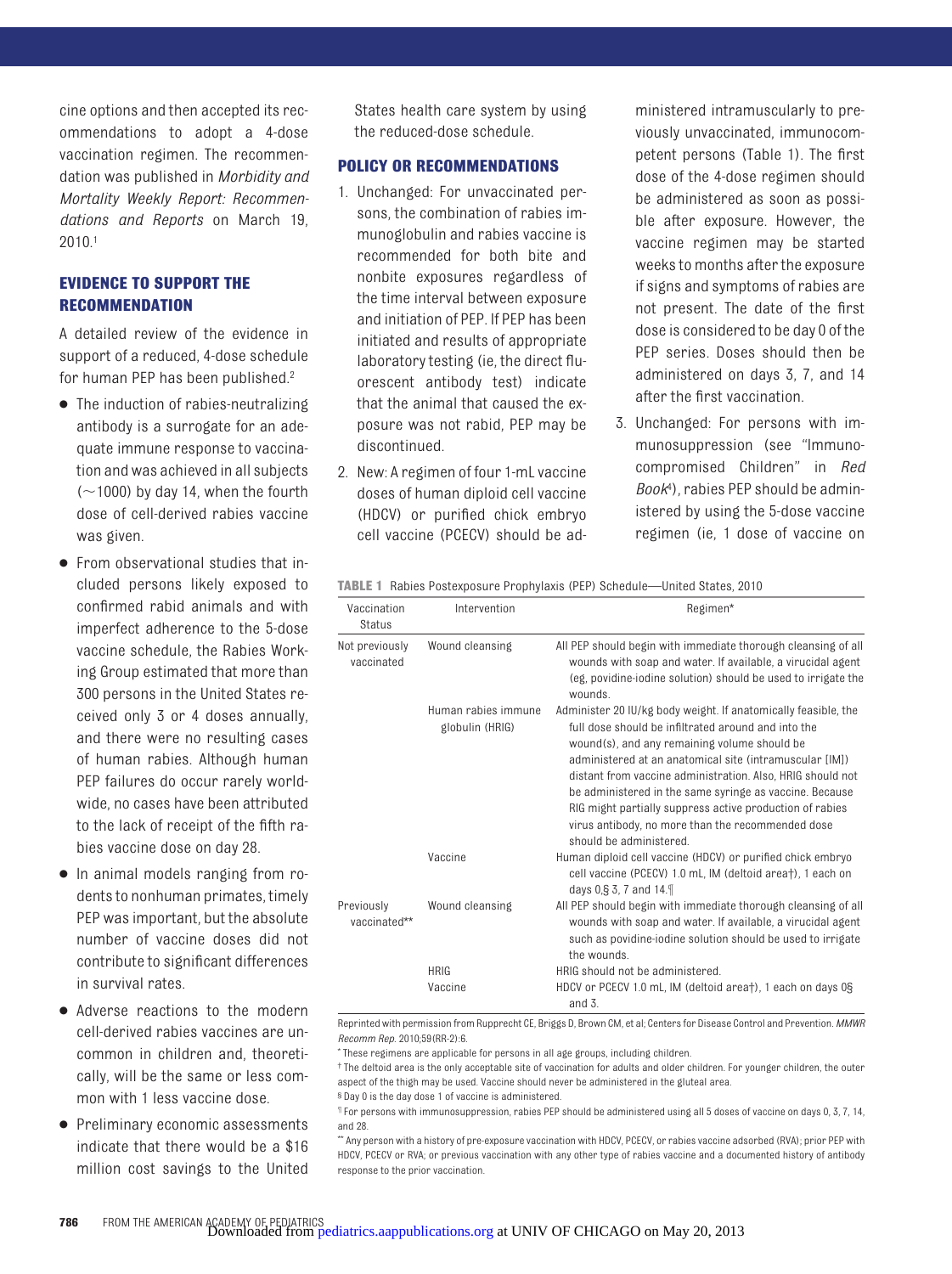days 0, 3, 7, 14, and 28). The immunosuppressed patient should be tested for rabies virus–neutralizing antibody with the rapid fluorescent focus inhibition test 1 to 2 weeks after the fifth dose of vaccine. If an acceptable antibody response is not detected, the patient should be managed in consultation with an expert in rabies. Commercial rabies virus antibody tests that are not approved by the US Food and Drug Administration are not appropriate for use as a substitute for the rapid fluorescent focus inhibition test.

- 4. Unchanged: Sites of intramuscular vaccination remain unchanged (deltoid area in adults; anterolateral aspect of thigh or deltoid in children). The gluteal area should not be used.
- 5. Unchanged: Recommendations for rabies immunoglobulin use and PEP of previously vaccinated persons have not changed.<sup>3</sup>

#### **REFERENCES**

<span id="page-3-0"></span>1. Rupprecht CE, Briggs D, Brown CM, et al; Centers for Disease Control and Prevention. Use of a reduced (4-dose) vaccine schedule for postexposure prophylaxis to prevent human rabies: recommendations of the advisory committee on immunization practices [published correction appears in*MMWR Recomm Rep*. 2010;59(16):493]. *MMWR Recomm Rep*. 2010;59(RR-2):1–9

- 6. Unchanged: No routine testing to document seroconversion in healthy patients who have completed PEP is necessary.
- 7. Unchanged: Recommendations for management and reporting of vaccine adverse events have not changed.
- 8. Unchanged: Pregnancy and breastfeeding are not contraindications to PEP.

#### **COMMITTEE ON INFECTIOUS DISEASES, 2010 –2011**

Michael T. Brady, MD, Chairperson Henry H. Bernstein, DO Carrie L. Byington, MD Kathryn M. Edwards, MD Margaret C. Fisher, MD Mary P. Glode, MD Mary Anne Jackson, MD Harry L. Keyserling, MD David W. Kimberlin, MD Yvonne A. Maldonado, MD Walter A. Orenstein, MD Gordon E. Schutze, MD Rodney E. Willoughby, MD

#### **LIAISONS**

- Robert Bortolussi, MD  *Canadian Paediatric Society*
- <span id="page-3-1"></span>2. Rupprecht CE, Briggs D, Brown CM, et al. Evidence for a 4-dose vaccine schedule for human rabies post-exposure prophylaxis in previously non-vaccinated individuals. *Vaccine*. 2009;27(51):7141–7148
- <span id="page-3-3"></span>3. American Academy of Pediatrics. Rabies. In: Pickering LK, Baker CJ, Kimberlin DW, Long SS, eds. *Red Book: 2009 Report of the Committee on Infectious Diseases*. Elk Grove Vil-
- Marc A. Fischer, MD  *Centers for Disease Control and Prevention*
- Bruce Gellin, MD  *National Vaccine Program Office*
- Richard L. Gorman, MD  *National Institutes of Health*
- Lucia Lee, MD  *Food and Drug Administration* R. Douglas Pratt, MD *– Food and Drug Administration*
- Jennifer S. Read, MD  *National Institutes of Health*
- Jane Seward, MBBS, MPH  *Centers for Disease Control and Prevention*
- Jeffrey R. Starke, MD  *American Thoracic Society*
- Jack Swanson, MD  *Committee on Practice Ambulatory Medicine*
- Tina Q. Tan, MD  *Pediatric Infectious Diseases Society*

#### **EX OFFICIO**

Carol J. Baker, MD *–* Red Book *Associate Editor* Sarah S. Long, MD *–* Red Book *Associate Editor* H. Cody Meissner, MD *–* Red Book *Associate Editor* Larry K. Pickering, MD *–* Red Book *Editor*

#### **CONSULTANT**

Lorry G. Rubin, MD

#### **STAFF**

Jennifer Frantz, MPH jfrantz@aap.org

> lage, IL: American Academy of Pediatrics; 2009:552–559

<span id="page-3-2"></span>4. American Academy of Pediatrics. Immunocompromised children. In: Pickering LK, Baker CJ, Kimberlin DW, Long SS, eds. *Red Book: 2009 Report of the Committee on Infectious Diseases*. Elk Grove Village, IL: American Academy of Pediatrics; 2009: 72– 86